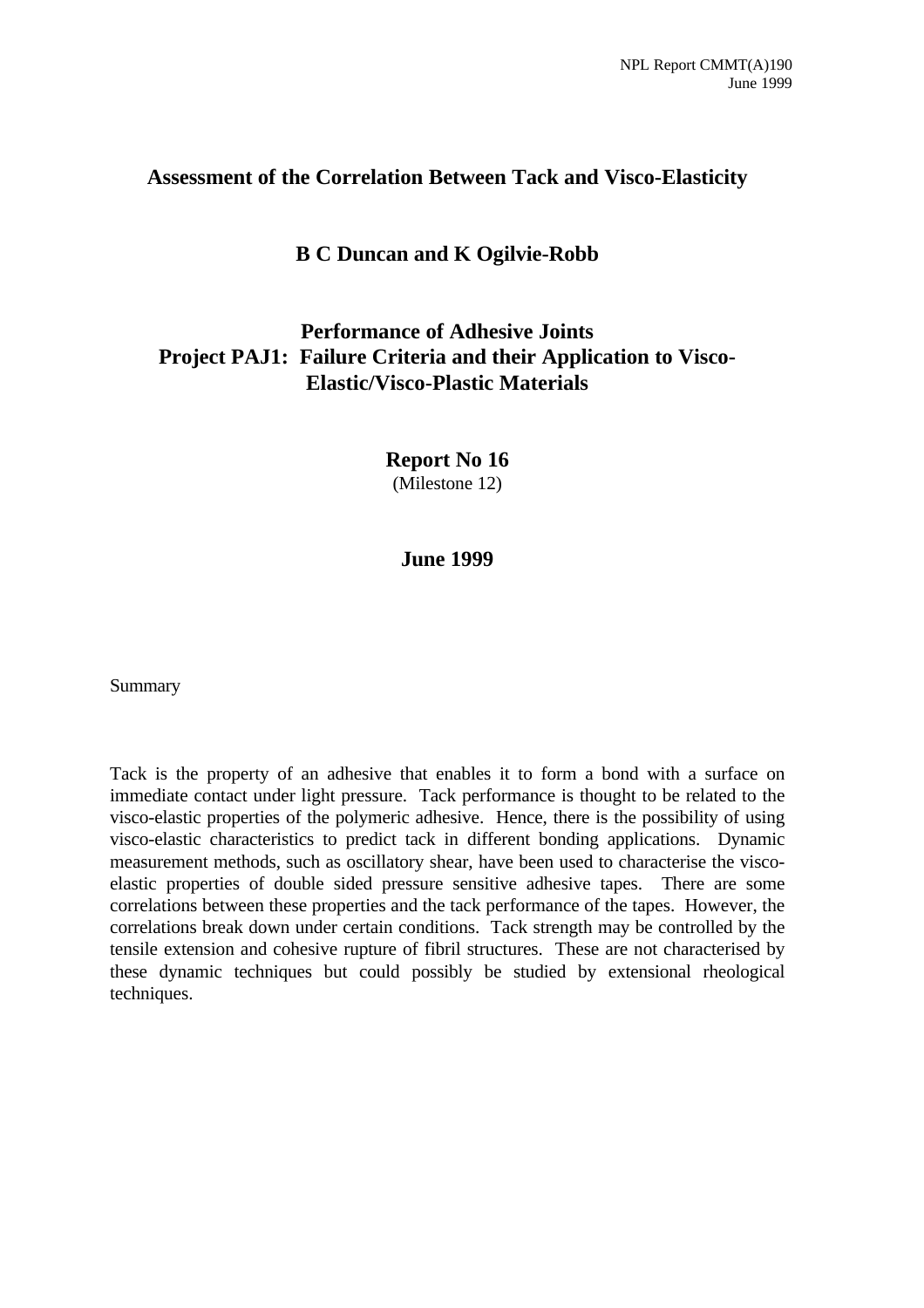## Crown copyright 1999 Reproduced by permission of the Controller, HMSO

ISSN 1361-4061

## National Physical Laboratory Teddington, Middlesex, TW11 0LW, UK

Extracts from this report may be reproduced provided that the source is acknowledged and the extract is not taken out of context.

> Approved on behalf of Managing Director, NPL by Dr C Lea, Head of Centre for Materials Measurement and Technology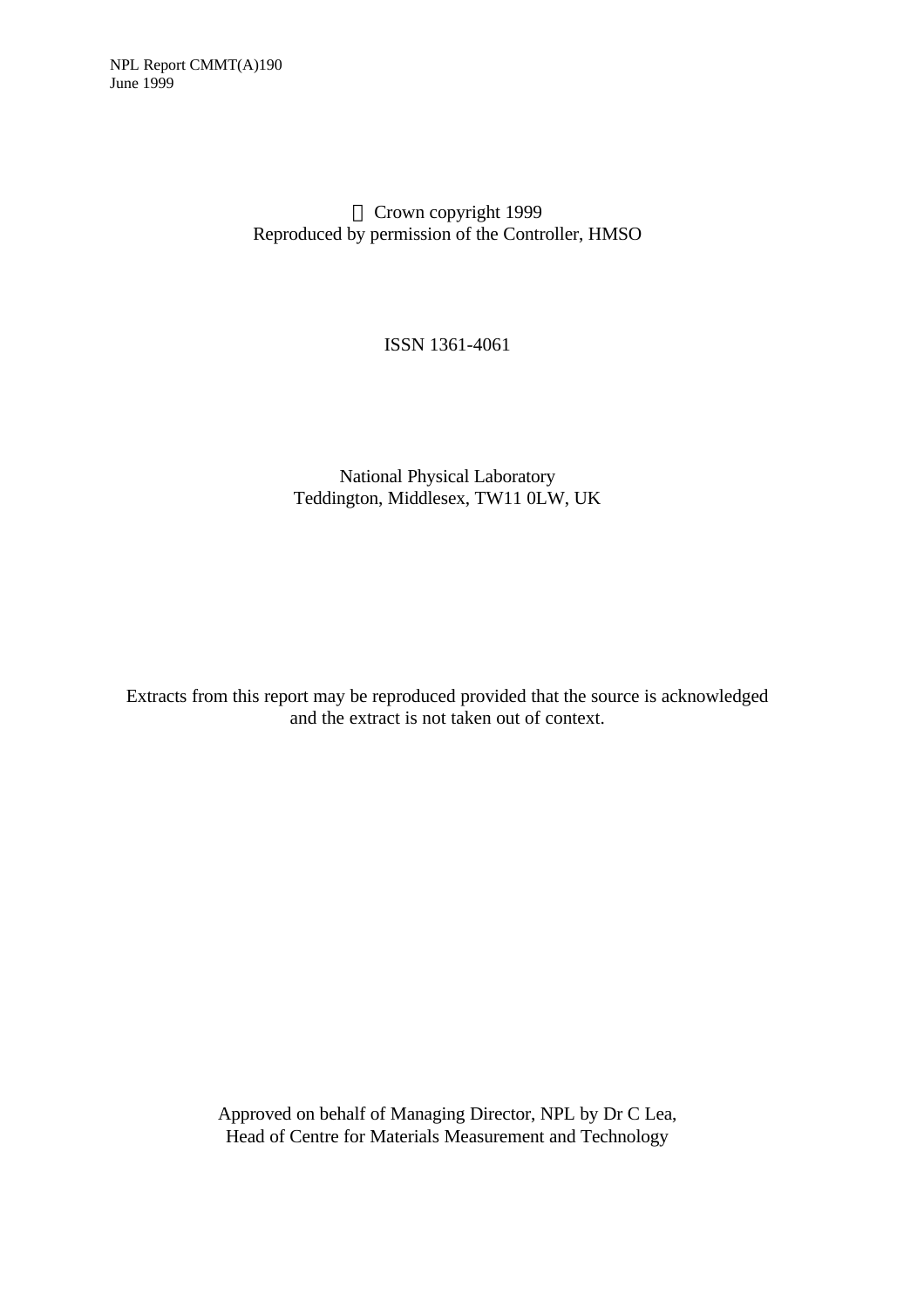# **CONTENTS**

| 1.  | <b>INTRODUCTION</b>                                 | $\mathbf{1}$   |  |  |
|-----|-----------------------------------------------------|----------------|--|--|
| 2.  | <b>EXPERIMENTAL</b>                                 | 1              |  |  |
| 2.1 | <b>MATERIALS</b>                                    |                |  |  |
| 2.2 | <b>TACK MEASUREMENTS</b>                            | $\overline{2}$ |  |  |
| 2.3 | VISCO-ELASTIC PROPERTIES                            |                |  |  |
|     | Dynamic Mechanical Thermal Analysis (DMTA)<br>2.3.1 | $\overline{2}$ |  |  |
|     | 2.3.2 Shear Oscillation                             | $\overline{2}$ |  |  |
| 3.  | <b>RESULTS</b>                                      | 3              |  |  |
| 4.  | <b>CORRELATION OF TACK AND VISCO-ELASTICITY</b>     | 5              |  |  |
| 5.  | <b>CONCLUSIONS</b>                                  | 7              |  |  |
| 6.  | <b>ACKNOWLEDGEMENTS</b>                             | 8              |  |  |
| 7.  | <b>REFERENCES</b>                                   | 8              |  |  |
|     |                                                     |                |  |  |

**Figures 1-14** 9-15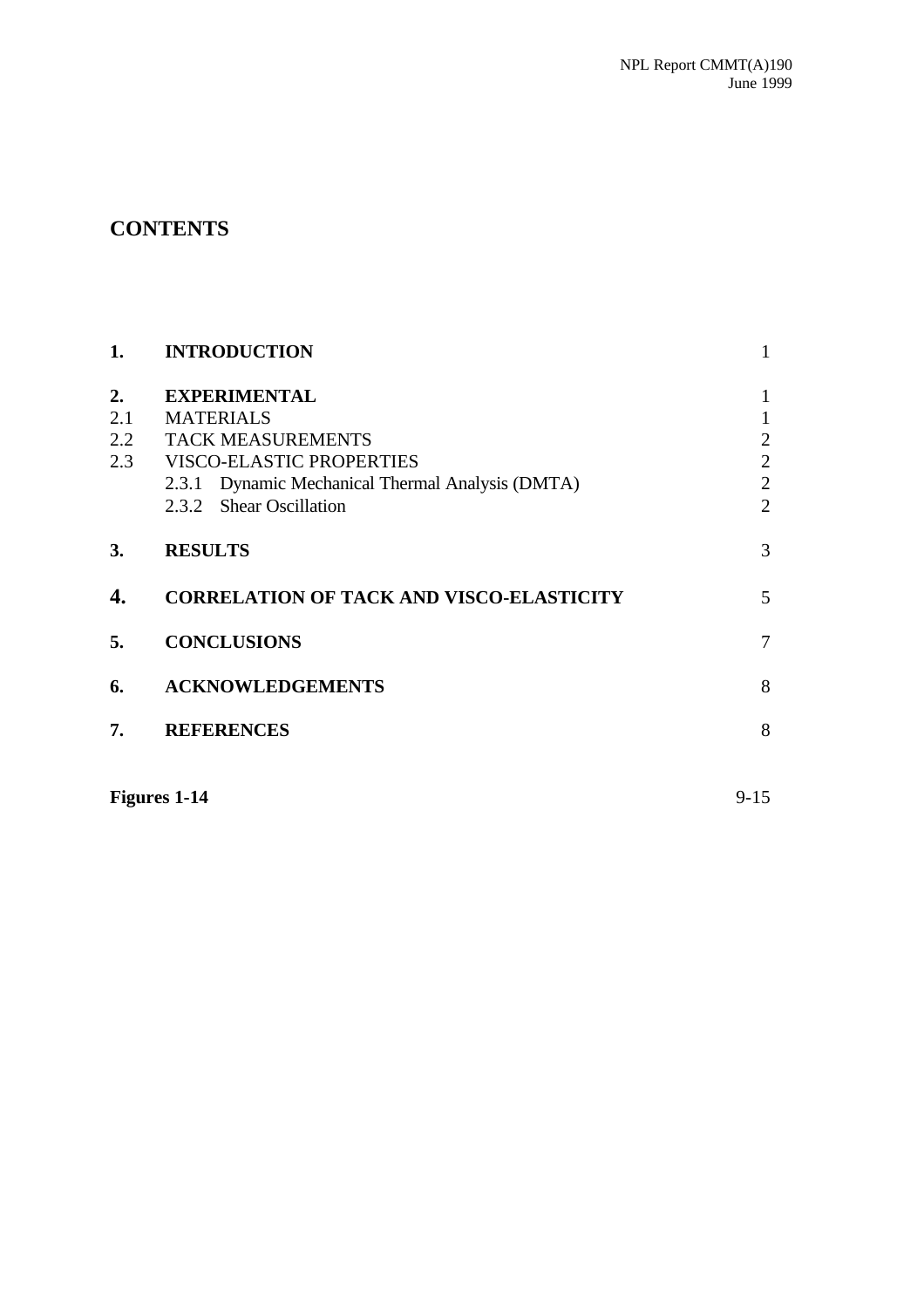NPL Report CMMT(A)190 June 1999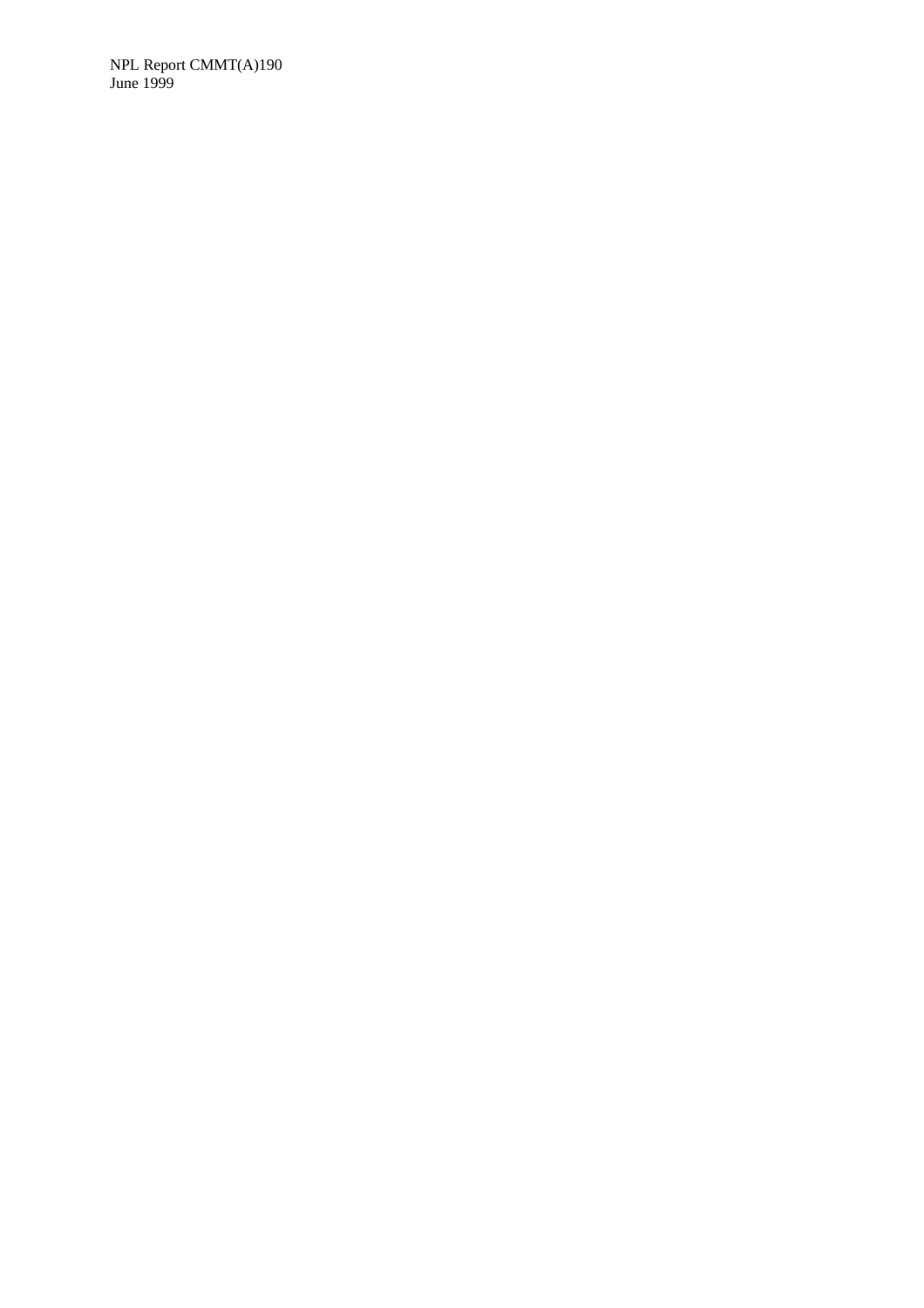## **1. INTRODUCTION**

Tack is the property of an adhesive that enables it to form a bond with a surface on immediate contact under light pressure. Hence, tack is important where the joint is required to sustain loads as soon as it is made. Tack performance is thought to be related to the visco-elastic properties of the polymeric adhesive<sup>(1)</sup>. Visco-elasticity characterises the material properties in terms of viscous properties and elastic properties. The viscous (or flow) properties enable the adhesive to spread over the surface and form intimate contact. The elastic properties give the bond strength. These properties are rate and temperature dependent. This report presents findings of research aimed at assessing the relationship between visco-elastic properties and tack.

Tack can be measured using many different methods<sup> $(2)$ </sup>. However, the results produced by different techniques are not always comparable<sup>(3)</sup>. It is thought that some of these differences may be due to the visco-elastic response of the adhesive since dwell times and separation rates vary between test methods. Visco-elastic properties can be characterised through dynamic or oscillatory techniques<sup> $(4)$ </sup>. Rheological techniques have been shown to have applications in characterising low modulus solids<sup> $(4)$ </sup>. This report describes the application of these techniques to pressure sensitive adhesive tapes.

Visco-elastic characterisation of the adhesive could supply a method for correlating tack between different measurement techniques or bonding applications. Ultimately, it may be possible to predict tack in a bonding process simply from the visco-elastic properties of the adhesive and substrates. As part of a study of tack measurement performed in Project PAJ1 of the DTI Performance of Adhesive Joints programme, relationships between tack properties and visco-elastic characteristics have been investigated.

## **2. EXPERIMENTAL**

## 2.1 MATERIALS

In this study a number of double sided tapes have been investigated. Double sided tapes can be built into multi-layers for dynamic mechanical thermal analysis (DMTA) or bonded between the parallel plates of the rheometer. Thus, both tack and viscoelastic measurements can be made. The tapes used are listed in Table 1. The same general type of adhesive (acrylic) was used on all three tapes although it was not known whether the exact adhesive formulation was the same in each case. In addition to the double sided tapes, an uncured paste adhesive (PPG 3289Y5000) was studied.

| <b>Tape Designation</b> | <b>Backing Material</b> | <b>Adhesive</b>  |  |  |
|-------------------------|-------------------------|------------------|--|--|
| Tesa 4965               | Polyester               | acrylic adhesive |  |  |
| Tesa 4970               | PVC.                    | acrylic adhesive |  |  |
| Tesa 51968              | Polypropylene           | acrylic adhesive |  |  |

Table 1: Adhesive Tapes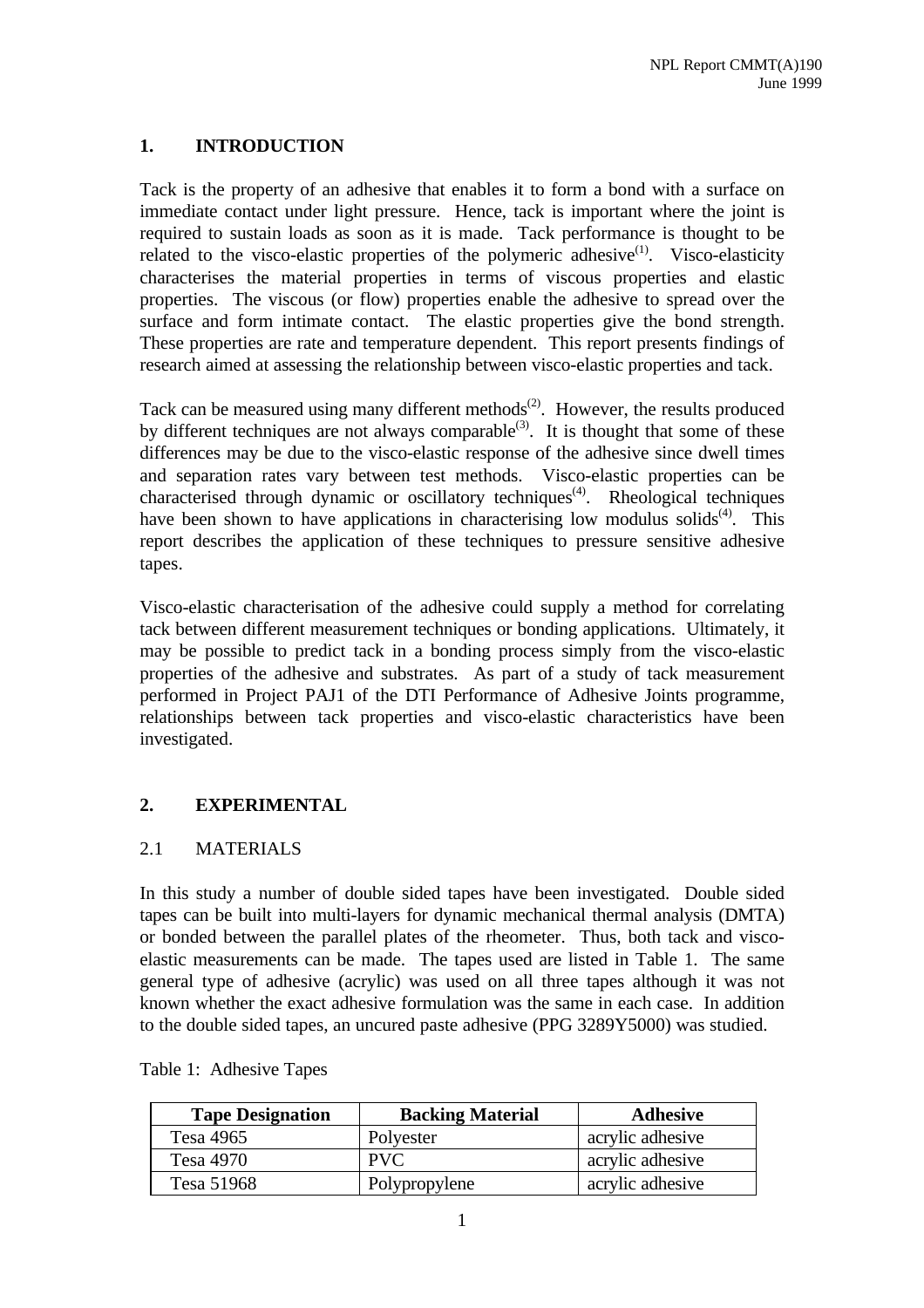## 2.2 TACK MEASUREMENTS

Probe tack measurements<sup>(5)</sup> were performed using a commercial probe tack tester supplied by TMI, shown in Figure 1. The tapes being tested were attached to annular weights. Paste adhesives were coated onto a tape attached to the annular weight. The probe was raised to make contact with the adhesive. The contact pressure was controlled through using different annular weights. Contact was maintained for the set dwell time. Then the probe was separated from the surface at the set test speed. The tack was characterised by the maximum in the separation force that is recorded by the instrument.

The tack performance of pressure sensitive adhesives may depend on more than simply the maximum tack force. Zosel $^{(6)}$  has demonstrated that good tack performance is characterised by the formation of fibrils. These enable the bond to sustain large deformations before rupture and, hence, the failure energy is likely to be higher. A number of tack tests were performed to characterise the force-deflection behaviour of the samples. The output from the probe tack tester's force transducer was logged to a PC for further analysis.

Tests could be carried out using different test speeds, dwell times and contact pressures in order to characterise the tack properties of the adhesives. Temperature and humidity will also influence the results. However, control of these last two conditions was not available. Temperature and humidity measurements were made regularly during series of tests. Tests were carried out under approximately the same environmental conditions.

## 2.3 VISCO-ELASTIC PROPERTIES

## 2.3.1 Dynamic Mechanical Thermal Analysis (DMTA)

DMTA measurements were performed on a commercial instrument supplied by Polymer Laboratories. DMTA samples were prepared by laminating several layers of the double sided tape to form a bar approximately 4 mm thick (25 mm long by 10 mm wide). These samples were prepared to give stiffer test sample. The DMTA has relatively poor sensitivity when the sample stiffness is  $low<sup>(4)</sup>$ . The backing tape was removed from the test sample except at the clamped ends. The samples prepared from the tapes were extremely soft and 'barrelled' when the clamps were tightened. There was also some evidence that the samples buckled during tests that scanned large temperature ranges owing to thermal expansion. Both these cause problems with the measurements.

## 2.3.2 Shear Oscillation

Shear oscillation measurements were performed in a TA Instruments Carrimed CSL500 rheometer. This instrument and modifications made to it have been described elsewhere<sup> $(4, 7)$ </sup>. Double sided tapes, trimmed to shape, were tested between 10 mm diameter parallel plates. The gap was set slightly smaller than the tape thickness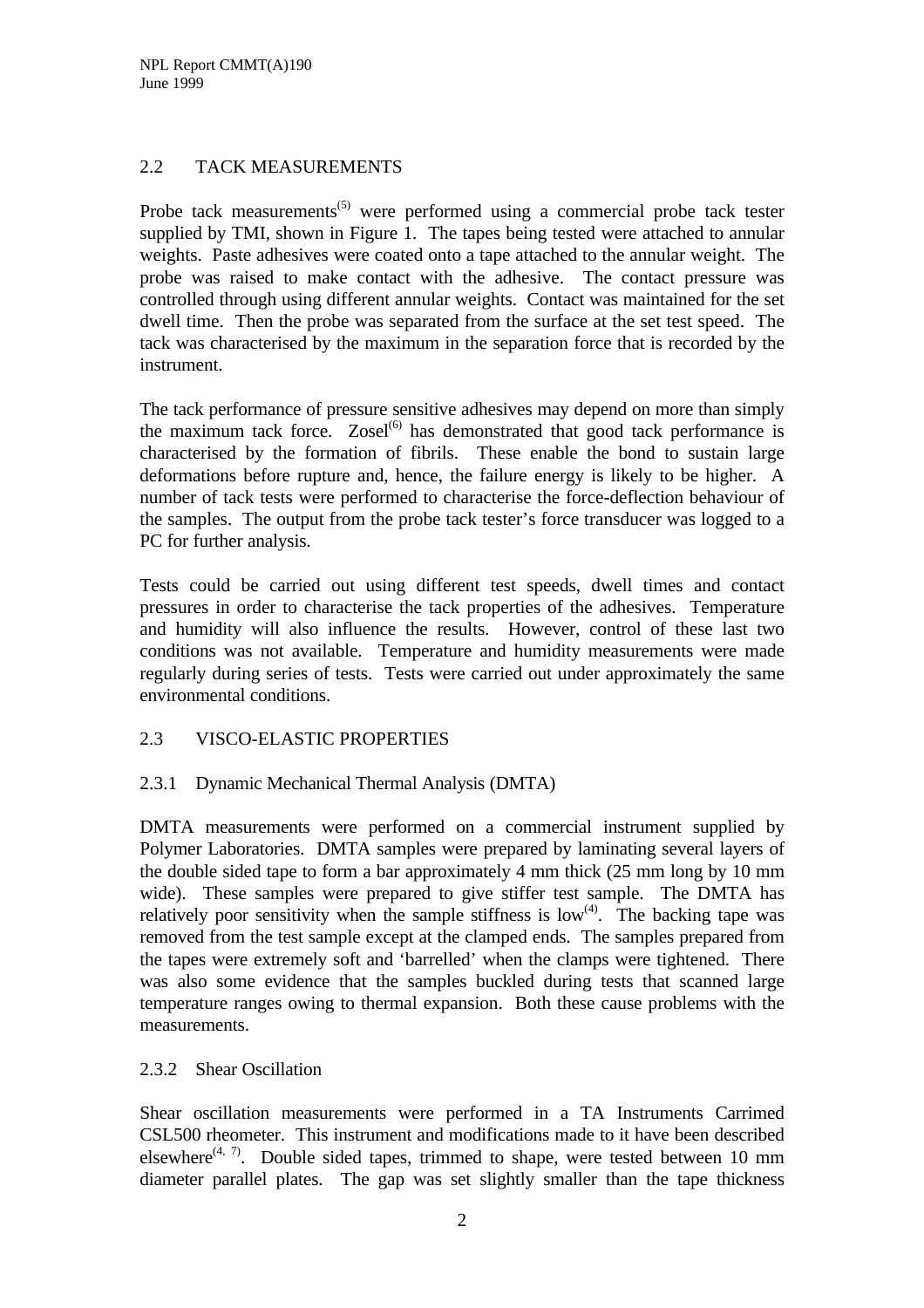(typically 100 μm - 200 μm) to ensure good contact but avoid over-compressing the tape. Figure 2 shows that the shear modulus measured can depend on the compression of the tape. The paste adhesive was tested using the same plates. The gap was set to 500 μm.

Variable oscillation frequency and variable oscillation torque tests were carried out at 20  $\degree$ C (comparable to the temperature during tack tests). Temperature in these tests was controlled using the Peltier plate system. Variable temperature tests (using the extended temperature module) were carried out at constant frequencies and oscillation amplitudes. In all cases, torque amplitude rather than displacement amplitude was used to control the instrument.

#### **3. RESULTS**

Tack data for the three double sided tapes and the PPGY5000 adhesive at different test speeds are shown in Figure 3. The tack of tapes 4965 and 4970 is similar. This probably reflects the similarities of the pressure sensitive adhesives. The tack of tape 51968 is larger at low separation speeds but lower at high separation speeds. These data show that tack is rate dependent. However, the rate dependence is not simple. From the lowest speeds, the tack increases with the separation speed. However, tack ceases to increase at higher separation speeds. The data even suggest that further increasing speed leads to lower tack results. This sensitivity to rate is also evident at different dwell times, DT (Figure 4) and contact pressures, P (Figure 5).

Dynamic moduli for the Tesa double sided tapes 4965, 4970 and 51968 measured by DMTA and rheometry are shown in Figures 6-8 respectively. The data were measured at constant frequencies whilst increasing the test temperature. Thermal expansion or contraction of the samples caused problems in both measurement techniques. In the rheometer, thermal contraction (and poor low temperature tack) resulted in poor adhesion between the parallel plates. Hence, some low temperature results were unreliable. In the DMTA, thermal expansion behaviour of the specimens is thought to impose off-axis forces to the drive shaft. This may be the cause of the 'peaks' in the elastic modulus, E', seen in Figures 6 and 7. These problems sometimes prevented the DMTA from sweeping the entire temperature range. Additional experiments using a higher initial temperature were required to cover the range of interest (e.g. Figure 6).

The dynamic data in Figures 6-8 indicate that the shear moduli measured by the rheometer are between 2.5 and 4 orders of magnitude lower than the tensile moduli determined from DMTA. Earlier work has shown that the compliance of the rheometer can lead to significant under-estimates of the shear moduli of stiffer samples<sup>(4)</sup>. Compliance corrections can be applied to calculate the true moduli but these can be a major source of measurement uncertainty. However, compliance corrections are not thought to be significant here as the dynamic moduli are low (less than 1 MPa). Compliance corrections would be of the order of a few percent of the measured values and certainly insufficient to account for the differences.

The differences between the DMTA and rheometry data are more likely to be due to the physical nature of the adhesive tape specimens. Double sided adhesive tapes consist of a carrier tape coated on both sides with a pressure sensitive adhesive. The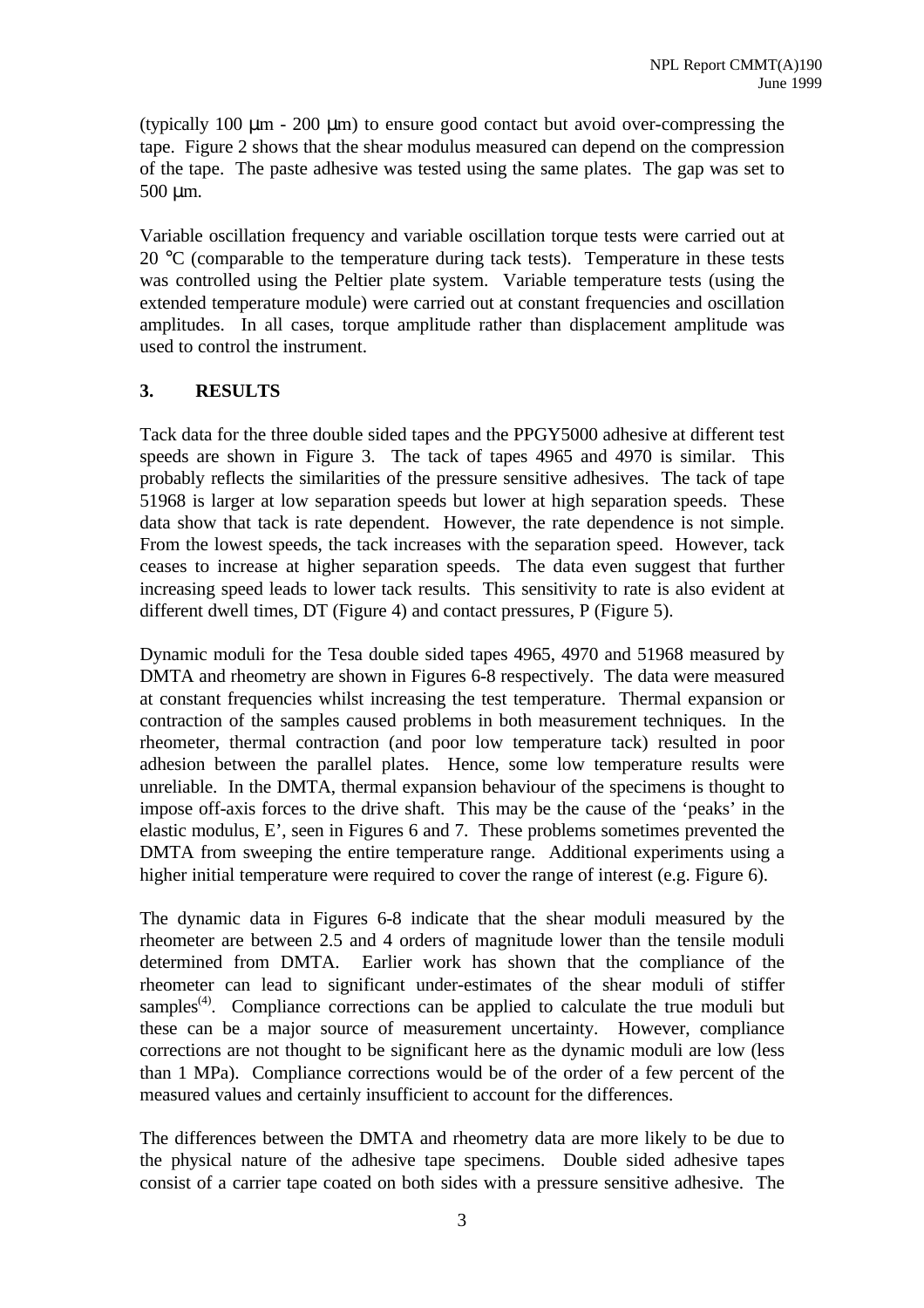carrier tape imparts tensile strength to the adhesive allowing it to be handled and applied. In DMTA experiments the double sided tape is flexed and the resistance to flexure ('stiffness' of the sample) is measured. The strain in different layers of the sample will be roughly the same (ignoring through thickness distributions). Therefore, DMTA tests will contain a stiffness contribution from the carrier tape that may be much more significant than the compliant adhesive coating. The DMTA data are similar in form to those obtained on solid polymer specimens. In shear, the deformations of the different layers are de-coupled. Therefore, the stiffness of the carrier tape will have less significance. The response will be influenced more by the adhesive coating. These differences between the techniques are analogous to the differences between electrical resistance in series (flexure) and parallel (shear) circuits.

Tensile or flexure techniques on the tape are not likely to characterise accurately the visco-elastic properties of the pressure sensitive adhesive that control the tackiness of the tape. However, they may be useful in measuring the stiffness of the whole tape (including backing where appropriate) that influences the results obtained in tack tests such as the loop tack test<sup>(3)</sup>. Shear measurement techniques are more likely to characterise the visco-elastic response of only the pressure sensitive adhesive.

The tack results indicate that tack is a rate sensitive phenomenon. Therefore, a series of frequency sweep experiments at constant temperature and oscillation torque was performed to investigate the rate dependence of the visco-elastic properties. The test temperature was 20 °C, close to the temperature during the tack tests. Rheometry data were only obtained at this temperature as tack results were not available at other temperatures. The test results showed that the moduli were relatively insensitive to oscillation torque between 100 μNm and 10000 μNm. Figure 9 shows frequency sweep results for the three tapes (torque =  $1000 \mu Nm$ ) and the PPGY5000 adhesive (torque  $= 100 \mu Nm$ ).

The moduli for the tapes differ. The values of the elastic and viscous components of modulus in each tape are similar. The elastic and viscous modulus components for each tape cross-over at some characteristic frequency. This cross-over frequency is similar for all three tapes. This behaviour is also reflected in the temperature sweep measurements around room temperature (e.g. Figure 6). The point of cross-over of the elastic and viscous moduli is often used to characterise polymer melts. However, in the case of polymer melts, elastic characteristics are more significant at high rates whereas here the viscous characteristics become more important at higher rates. It is possible that the frequency (and hence strain rate) of this cross-over corresponds to the separation speeds where tack strength appears to decrease.

In comparison the dynamic moduli of PPGY5000 are approximately two orders of magnitude lower than the tapes. The viscous modulus dominates the behaviour of the PPGY5000 paste adhesive (Figure 9). This is reflected in the significantly lower tack measurements shown in Figure 3.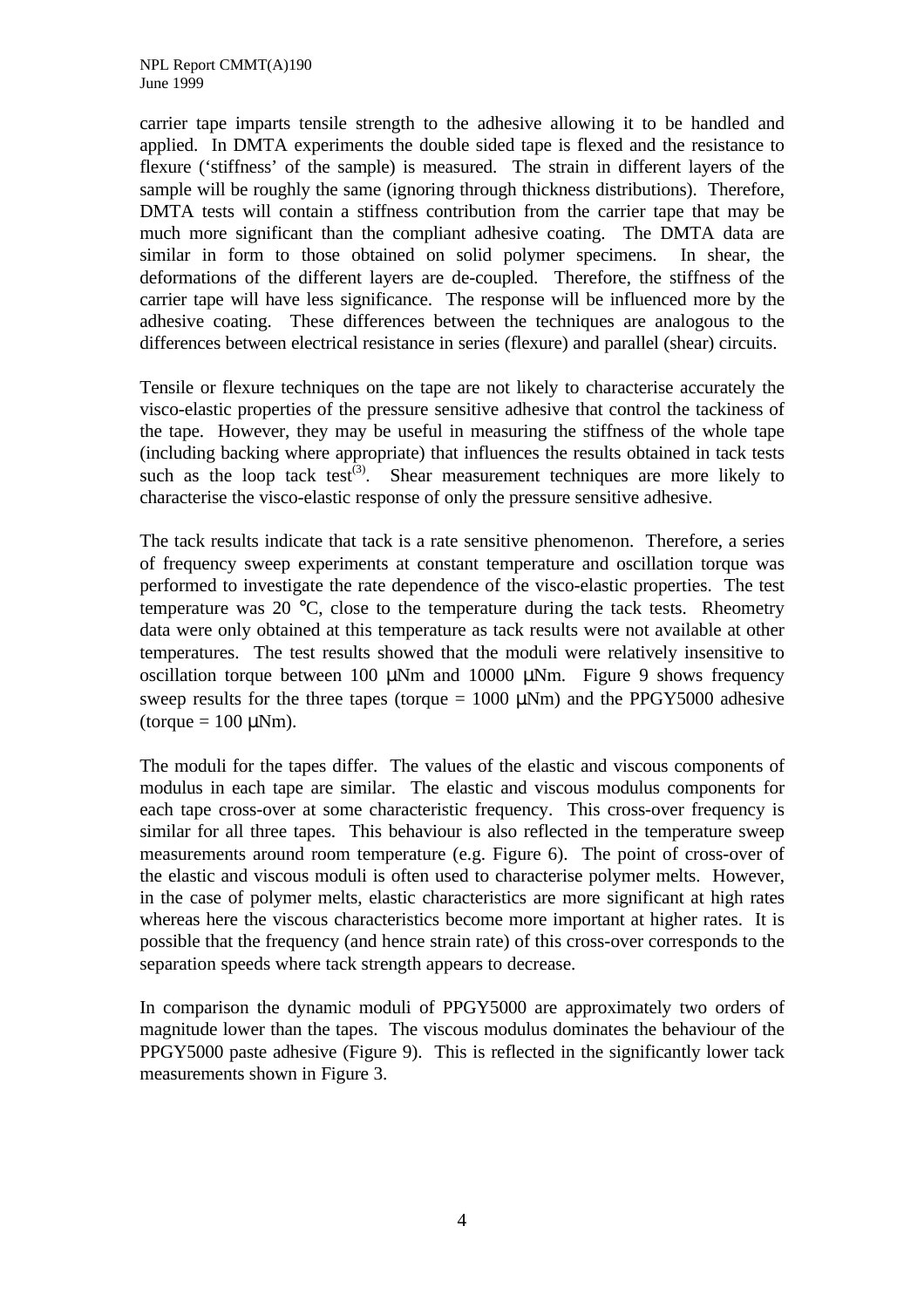## **4. CORRELATION OF TACK AND VISCO-ELASTICITY**

Fundamental to the tack strength is the adhesion between the adhesive layer and the substrates. This is determined by the surface chemistry of the adhesive, substrates and any contaminants. This is typically thought not to be influenced by visco-elastic properties. As an aside, it is known that interfacial tensions can be rate dependent. In surfactant solutions, for instance, the interfacial tension increases with the rate of formation of interface. This rate dependence is due to the diffusion of surface active species to the interface taking finite times. If interfaces are formed rapidly in relation to diffusion timescales then the surfactant concentration at the interface will be lower and the resulting interfacial tension higher. Similar effects may happen in adhesives when wetting timescales are comparable with diffusion rates or molecular rearrangement timescales. However, in tack tests contact times are typically in excess of 1 s. It is likely that equilibrium conditions will have been reached at the interface. The effects of processing rates on interfacial adhesion were outside the scope of this programme. However, if adhesion strengths were sensitive to processing rate then this would be a further variable in the tack behaviour.

Although surface adhesion is fundamental to good tack strength, it is more likely that tack strength relates to cohesive failure of the adhesive. The cohesive strength of the polymeric adhesives may be linked to their visco-elastic properties. The dynamic elastic and viscous moduli of the pressure sensitive adhesives increase with oscillation frequency (proportional to shear strain rate). This is consistent with the increase in tack strength with separation speed seen at separation rates between 0.01 cm/s and 1 cm/s. However, this increase in tack does not continue as the separation speed is further increased. This is not consistent with the visco-elastic properties measured in shear.

Tape 51968 has the highest dynamic shear moduli of all the tapes, Figure 9. However, this tape shows the greatest tack at low separation speeds but the lowest tack strength at high separation speeds. High visco-elastic moduli may not necessarily lead to good tack strengths. For example, if the moduli are too high then the adhesive may not spread easily. Intimate contact with the surface, particularly one that is rough, may be patchy. As the contact and separation speeds of the probe tack tester are the same, the adhesive may not spread as easily at a high speed setting as at a low speed setting. Thus, the greater stiffness of the adhesive on separation may be counteracted by poorer surface contact and, potentially, a smaller bonded area resulting in a lower tack strength.

To investigate the rate dependence of tack further, a series of tests was performed with the output of the probe tack force transducer logged to a PC. This provided a timedependent trace of separation force. Force-displacement plots could be determined from the separation speed. Typical force-displacement plots are shown in Figures 10 to 12. The stiffness of the system  $(K)$ , calculated from the slopes of the rising portions of the curves, ignoring the initial transients, and typical displacements at rupture are shown in Table 2. It is noticeable that the stiffness increases with increasing speed but the displacement at rupture falls. This envelope of rupture displacement and stiffness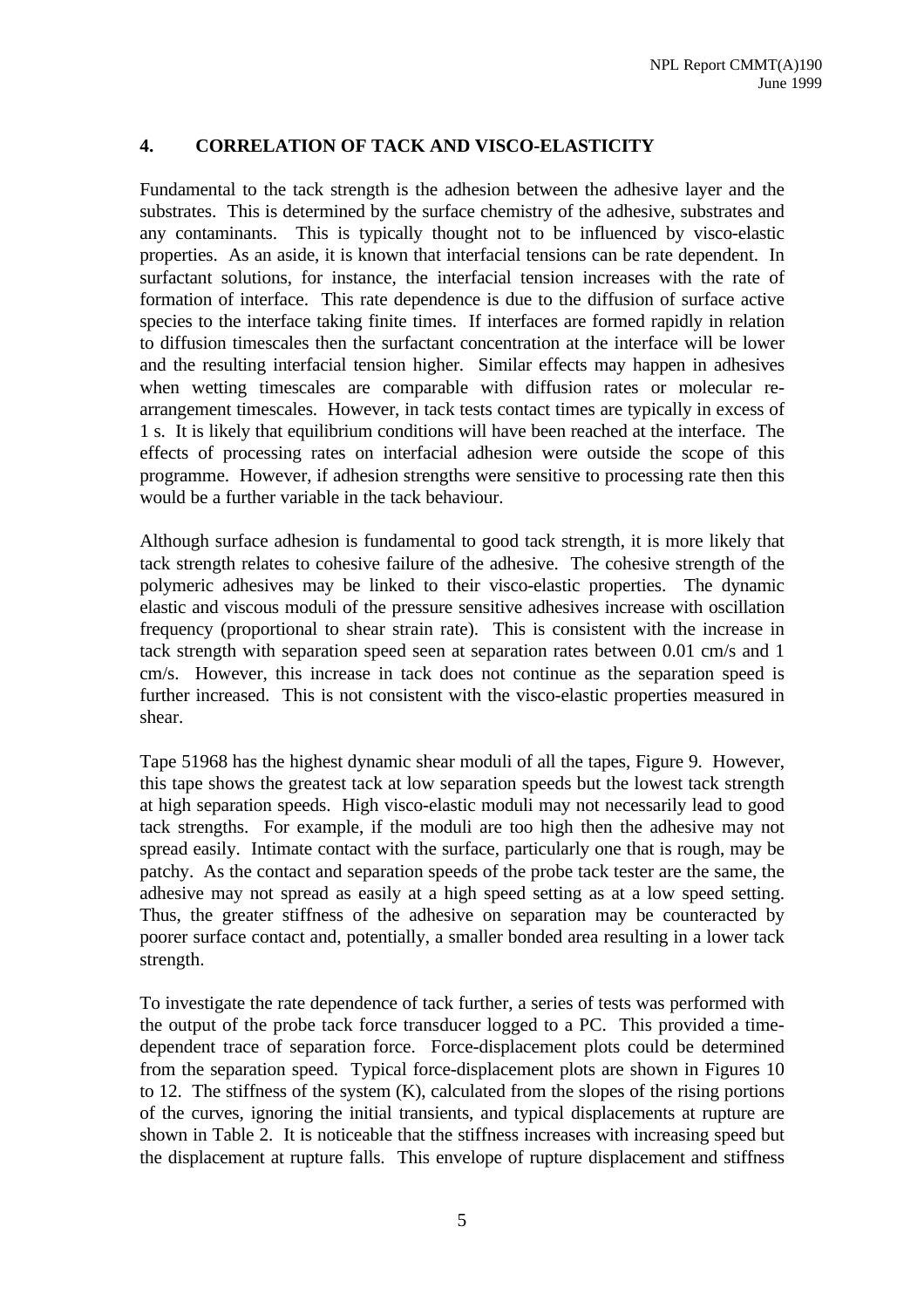with rate begins to explain the failure of the tack strength to increase at higher separation speeds.

The displacements to rupture are typically in excess of twice the adhesive layer thickness (0.1 to 0.2 mm). Much of this displacement is likely to be deformation of the backing tape rather than extension of the adhesive. A check on the separation during the tests, using a displacement transducer, indicated that the separation speed when the probe tack tester is set to 5 cm/s is actually closer to 2.5 cm/s. This reduced separation speed makes it less likely that any increases in tack will be apparent on changing the test speed from 1 cm/s to 5 cm/s.

|                 | <b>Tape 4965</b> |              | <b>Tape 4970</b> |              | <b>Tape 51968</b> |              |
|-----------------|------------------|--------------|------------------|--------------|-------------------|--------------|
| speed           | stiffness        | rupture      | stiffness        | rupture      | stiffness         | rupture      |
| set             | (g/mm)           | displacement | (g/mm)           | displacement | (g/mm)            | displacement |
| $\text{(cm/s)}$ |                  | (mm)         |                  | (mm)         |                   | (mm)         |
| 0.01            | 540              | 0.92         | 490              | 1.17         | 435               | 0.97         |
| 0.1             | 1170             | 0.75         | 1040             | 1.00         | 790               | 0.77         |
| 1.0             | 2400             | 0.46         | 1940             | 0.78         | 1860              | 0.60         |
| 5.0             | 2740             | 0.50         | 2100             | 0.52         | 2500              | 0.53         |

Table 2: Probe Tack Properties

The rate dependence of the stiffness is shown in Figure 13. Nominal strain rates were calculated from the separation speed divided by the nominal tape thickness (0.2 mm). The actual test speed of 2.5 cm/s was used to determine the strain rate at the highest speed setting. Since the separation displacement also includes deformation of the tape these strain rates are likely to be overestimates. Elastic modulus (G') data determined using the rheometer are shown for comparison. Maximum shear strain rates (ω) were calculated from the oscillation frequency (f), oscillation amplitude  $(\theta)$ , plate radius  $(R,$ 5 mm) and gap (d, nominally 0.2 mm):

$$
\dot{\mathbf{w}} = 2\mathbf{p}f \frac{R\mathbf{q}}{d}
$$

The value of G' increases by a factor of ca. 10 per decade of strain rate whereas the value of K only increases by a factor of ca. 2 per decade. The stiffness rankings in the tack tests do not correlate with the rankings of the dynamic shear moduli. Tape 51968 which has the highest shear modulus shows the lowest stiffness (although the data suggest that it may have the highest stiffness at higher rates) and the lowest tack.

The cross-over of the elastic and viscous properties (Figure 9) described earlier may relate to the speed where tack strength ceases to increase. (Figure 3). The scatter in the tack data makes the accurate identification of a 'critical' test speed, where the tack is at a maximum, difficult. However, this is clearly close to 1 cm/s. The estimated strain rate at this speed is  $50 s<sup>-1</sup>$ . The crossover frequencies for tapes 4965, 4970 and 51968 were approximately 1.6 Hz, 3 Hz and 1.2 Hz respectively. These correspond to shear strain rates between 30  $s^{-1}$  and 70  $s^{-1}$ . The strain rates at the cross-over frequency and the 'critical' speed are of similar magnitudes.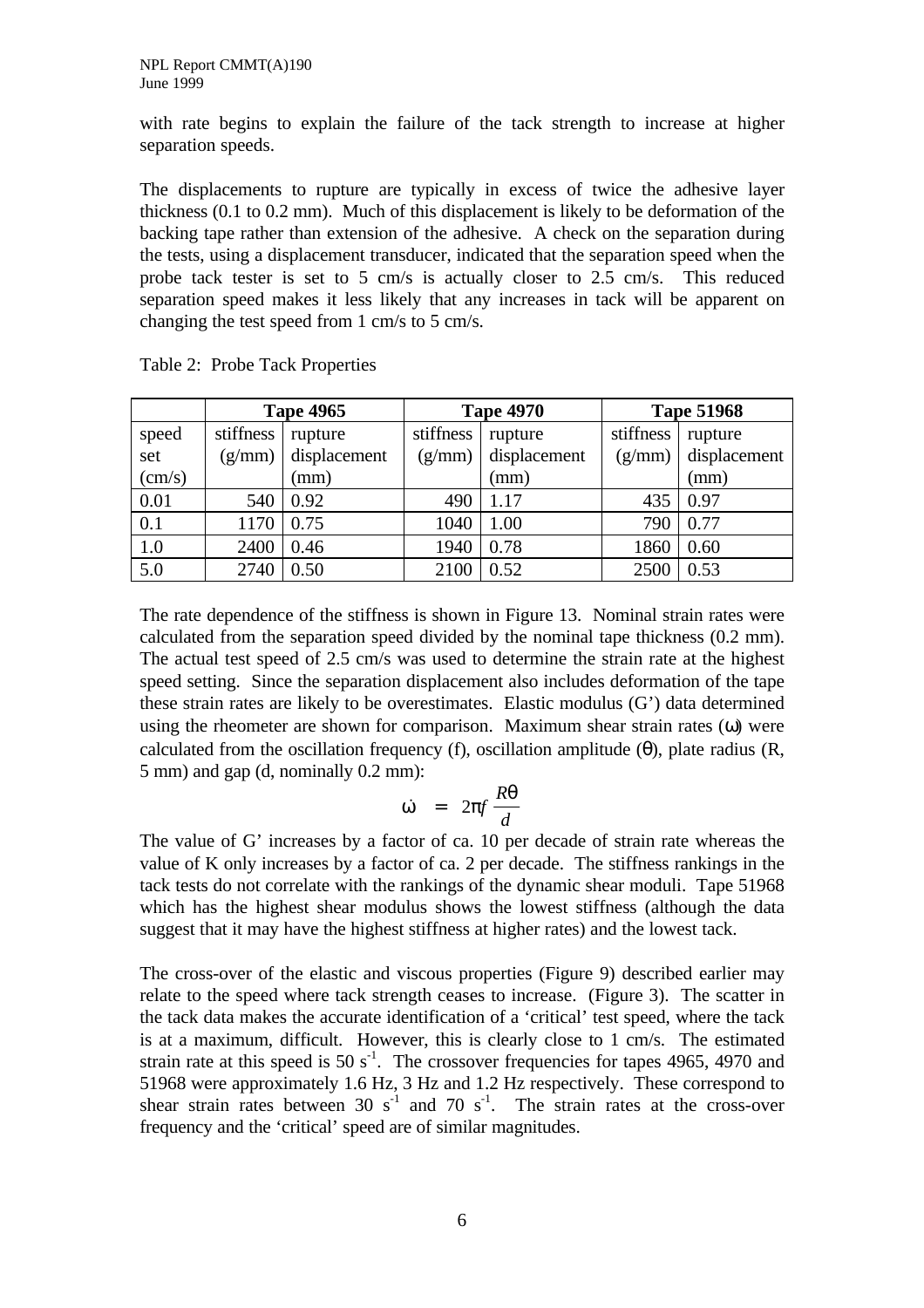Research, such as that undertaken by  $Zosel^{(6)}$ , indicates that the tack strengths of pressure sensitive adhesives are enhanced if the adhesive forms fibril (or bridging) structures during separation of the surfaces (Figure 14). These allow a relatively longrange interaction between the surfaces. The deformation of these fibrils is a tensile (or extensional) process. It is known that, in polymer melts, the extensional properties can differ considerably from the shear properties<sup>(8)</sup>. McKinley<sup>(9)</sup> has suggested that tack is determined by the visco-elastic properties of the polymeric adhesive in extension. Tackiness is, thus, controlled by the extensional growth and failure of the fibrils formed.

Time-temperature superposition can be used to relate visco-elastic modulus values at different rates and frequencies<sup> $(10)$ </sup>. If the tack can be related to the visco-elastic properties then it may be possible to use these principles to predict tack at different rates and temperatures. However, the shear visco-elasticity measurements carried out do not correlate particularly well with the tack measurements. Thus, time-temperature superposition is unlikely to be accurate for these systems. Some tests performed on tapes that had been pre-cooled in a freezer to -18 °C showed that the low temperature tack was very poor. The tack performance improved as the sample warmed following removal from the freezer. Under time-temperature superposition, low temperatures correspond to higher rates. Qualitatively, this agrees with the trend towards reduction of tack strength (at room temperature) at the highest test speeds available from the probe tack tester. It should be noted that condensation of moisture on the cold surfaces may also have contributed to lower tack.

The properties measured in shear may not accurately predict the extensional behaviour of the adhesive. Extensional measurements on tacky polymer layers are likely to be difficult to perform. Extensional visco-elastic properties for polymer melts can be characterised through converging flow or uniaxial stretching methods<sup> $(11)$ </sup>. Converging flow methods are not likely to be applicable. Uniaxial stretching methods have more promise but the small thickness of the material in tapes would cause many testing difficulties. Such methods could be used if the pressure sensitive adhesive was available in bulk form. Further research would be required to develop these methods and relate the results to tack performance.

## **5. CONCLUSIONS**

Dynamic measurement methods can be used to determine the visco-elastic characteristics of tacky adhesives. Oscillatory shear methods are suitable for film, double-sided tape and paste adhesives. For tapes or films, there will be less contribution from the carrier tape than in tensile/flexural methods. Thus, shear methods give more information on the properties of the adhesive likely to be relevant to tack.

The correlation between the shear visco-elastic properties and the tack results appears relatively poor. However, the differences between the visco-elastic properties of the three tapes and the paste adhesive are reflected in the tack results. The tapes have significantly greater visco-elastic moduli and tack strengths than the paste adhesive. However, there is less discrimination between similar materials. The three tapes have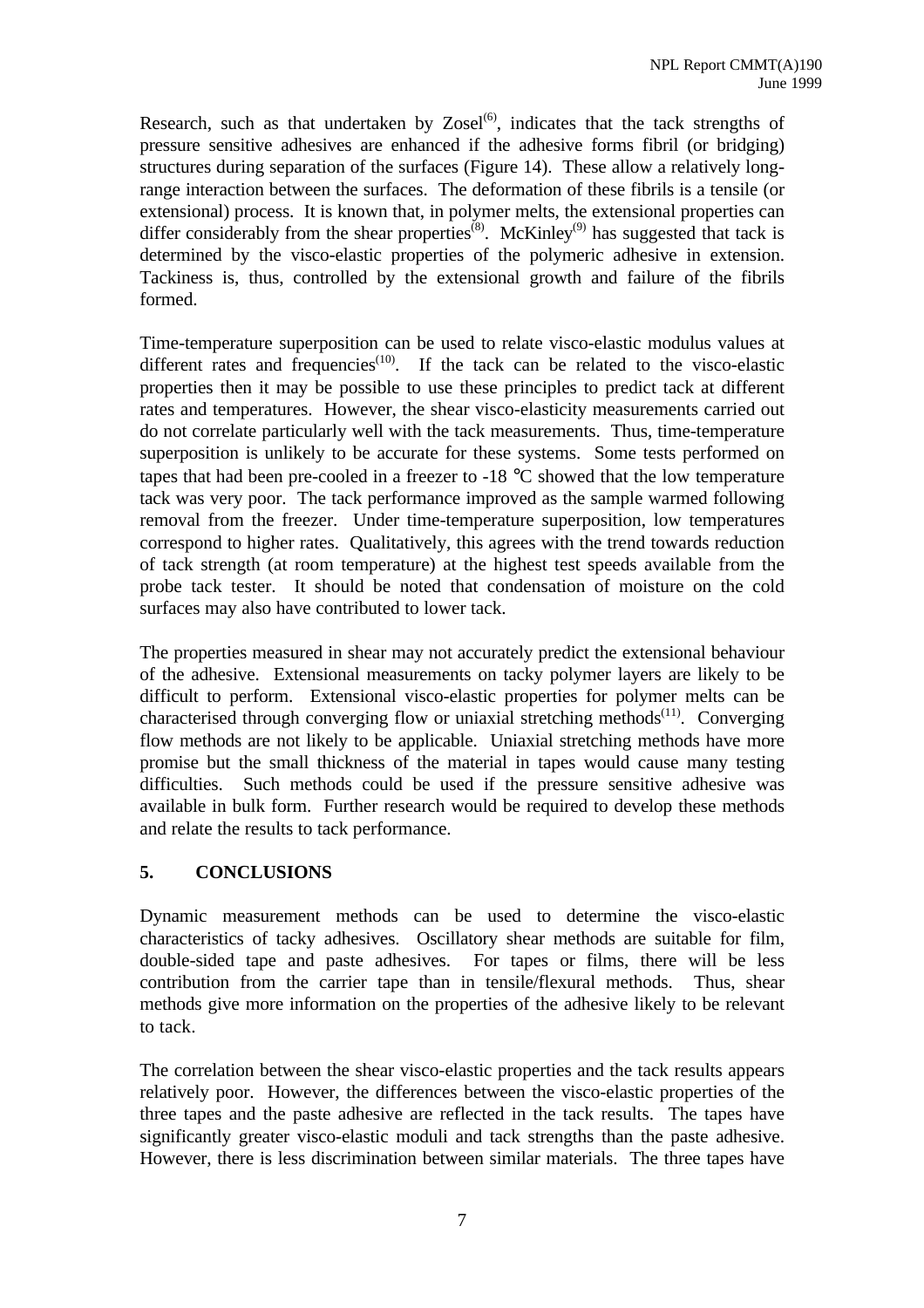similar properties but the rankings of the visco-elastic and tack properties do not correlate well.

The phenomenon of tack does not simply depend on the low strain moduli of the adhesive but on the extension to failure. Extension of the adhesive may lead to the formation, growth and rupture of fibril structures. These are not characterised by the shear measurement. Extensional rheological measurements exist which would be more capable of characterising material properties relating to tack.

## **6. ACKNOWLEDGEMENTS**

The funding for this work from the DTI under project PAJ1 of the Materials Measurement programme Performance of Adhesive Joints is gratefully acknowledged. Lewis Lay, Martin Rides, Crispin Allen and Tony Maxwell (NPL) are thanked for their assistance.

## **7. REFERENCES**

- 1. Goulding, T.M., Pressure Sensitive Adhesives, Handbook of Adhesive Technology, edited by Pizzi, A and Mittal, K.L., New York, Marcel Dekker, 1994.
- 2. Roberts R.A., Review of methods for the measurement of tack, PAJ1 Report No 5, September 1997.
- 3. Duncan B.C. and Lay L.A., An intercomparison of tack measurements, PAJ1 Report No 11, NPL Report CMMT(A)176, May 1999.
- 4. Maxwell A.S. and Duncan B.C., Evaluation of a multi-functional adhesives test station, PAJ1 Report No 12, NPL Report CMMT(A)176, May 1999.
- 5. ASTM D 2979 95, Standard Test Method for Pressure-Sensitive Tack of Adhesives Using an Inverted Probe Machine
- 6. Zosel A. Adhesive failure and deformation behaviour of polymers. *J. Adhesion*, 1989, **30**, [1/4], 135-149.
- 7. Olusanya A., Modifications to a constant stress rheometer to reduce the instrument compliance, PAJ1 Report No 4, NPL Report CMMT(B)155, October 1997.
- 8. Rides M., Allen C.R.G and Chakravorty S., Extensional rheometry for polymer melts: comparison of various grades of polyethylene and results of a recent inter comparison, Proceedings 15<sup>th</sup> Polymer Processing Society Meeting, Netherlands, May 1999.
- 9. McKinley G.H., Elongational behaviour of polymer melts and solutions, Proceedings 15<sup>th</sup> Polymer Processing Society Meeting, Netherlands, May 1999.
- 10. Dean G.D. and Duncan B.C., Correlation of modulus measurements on adhesives using dynamic mechanical and constant strain rate tests, NPL Report CMMT(B)134, March 1996.
- 11. Rides M., Allen C.R.G. and Chakravorty S., Review of extensional viscoelasticity measurement techniques for polymer melts, NPL Report CMMT(A)44, October 1996.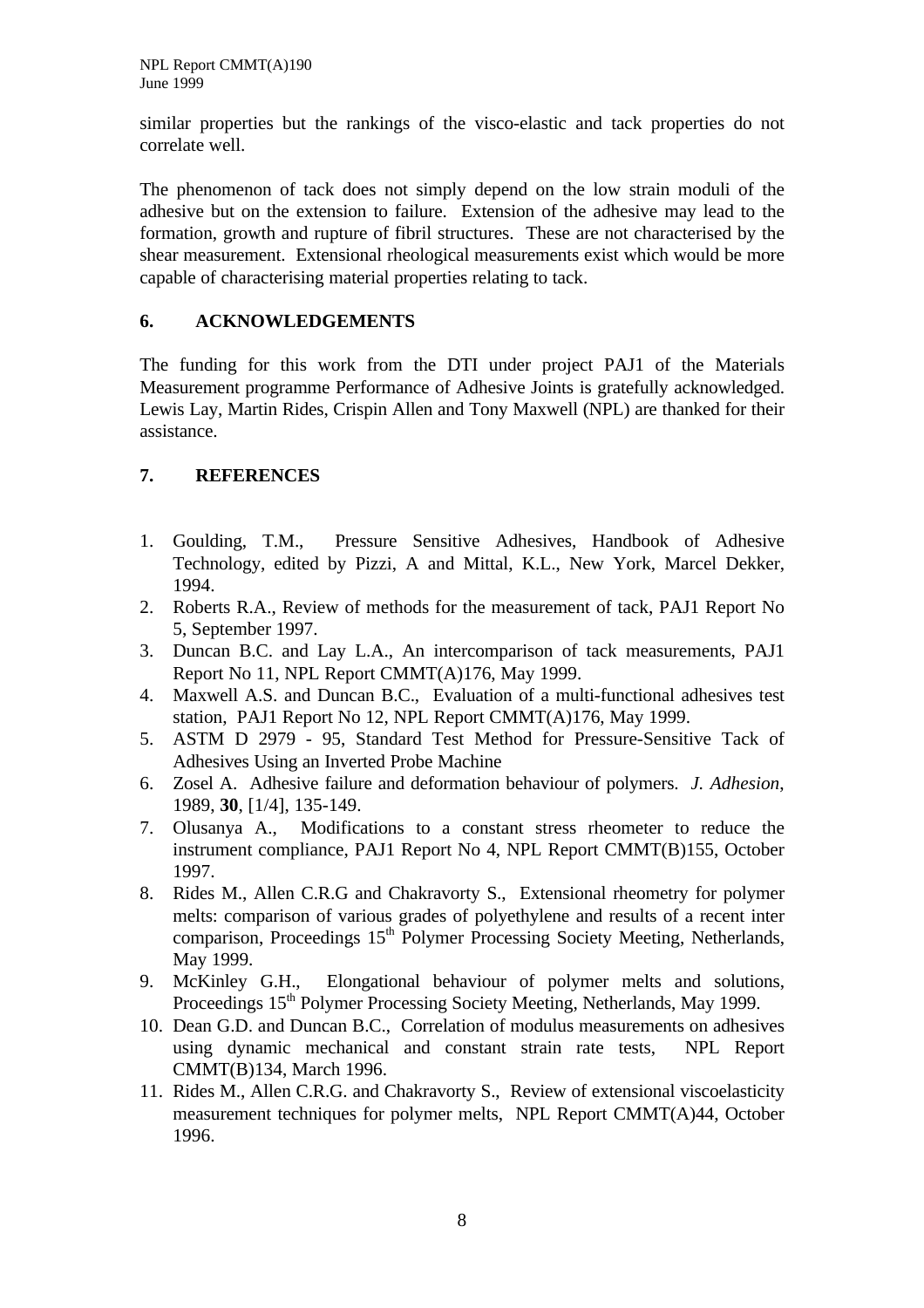

**Figure 1: TMI Probe Tack Tester**



**Figure 2: Effect of Tape Compression on Measured Shear Modulus G'**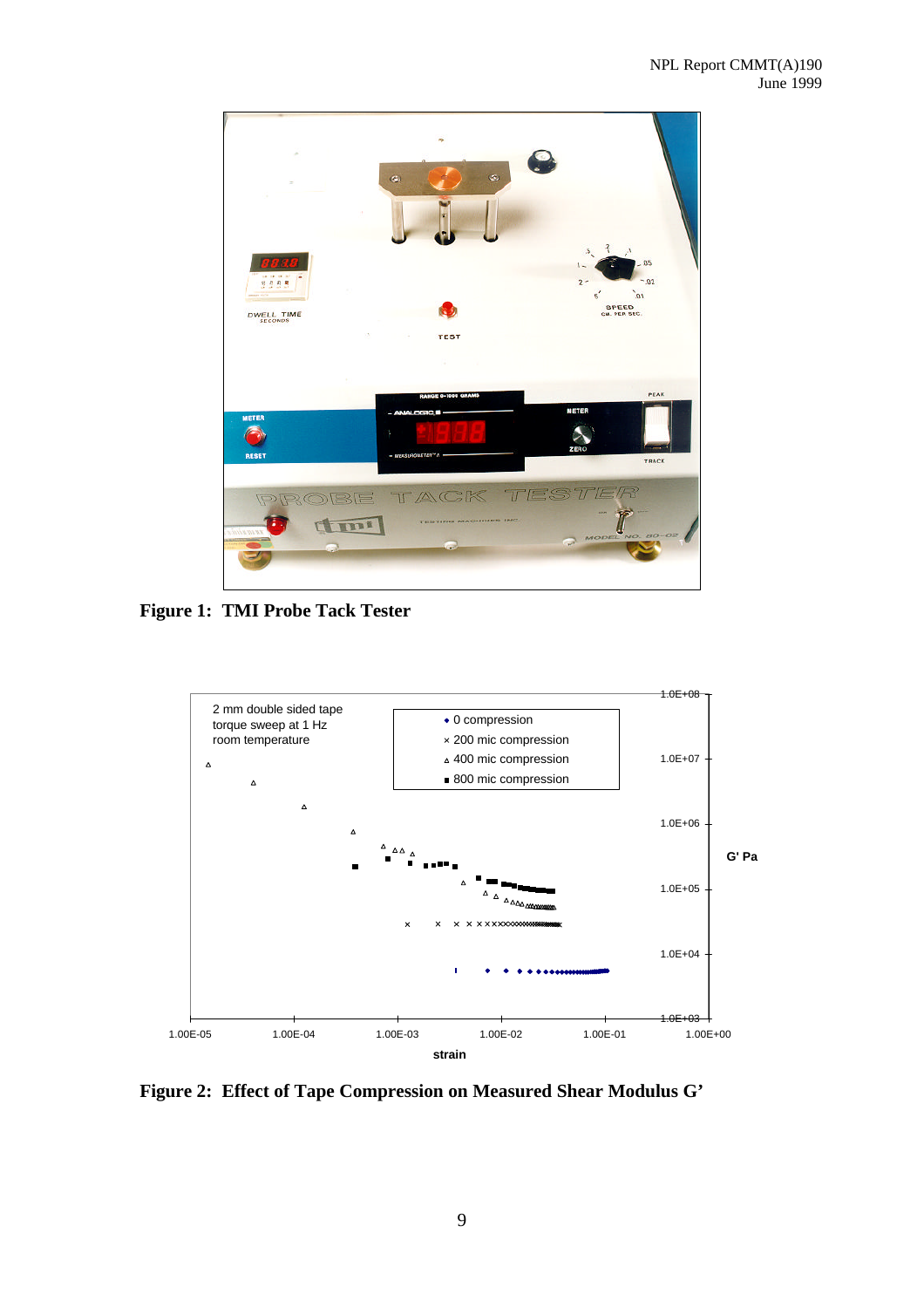

**Figure 3: Summary of Tack Properties**



**Figure 4: Tape 4965, Tack at Different Dwell Times (DT)**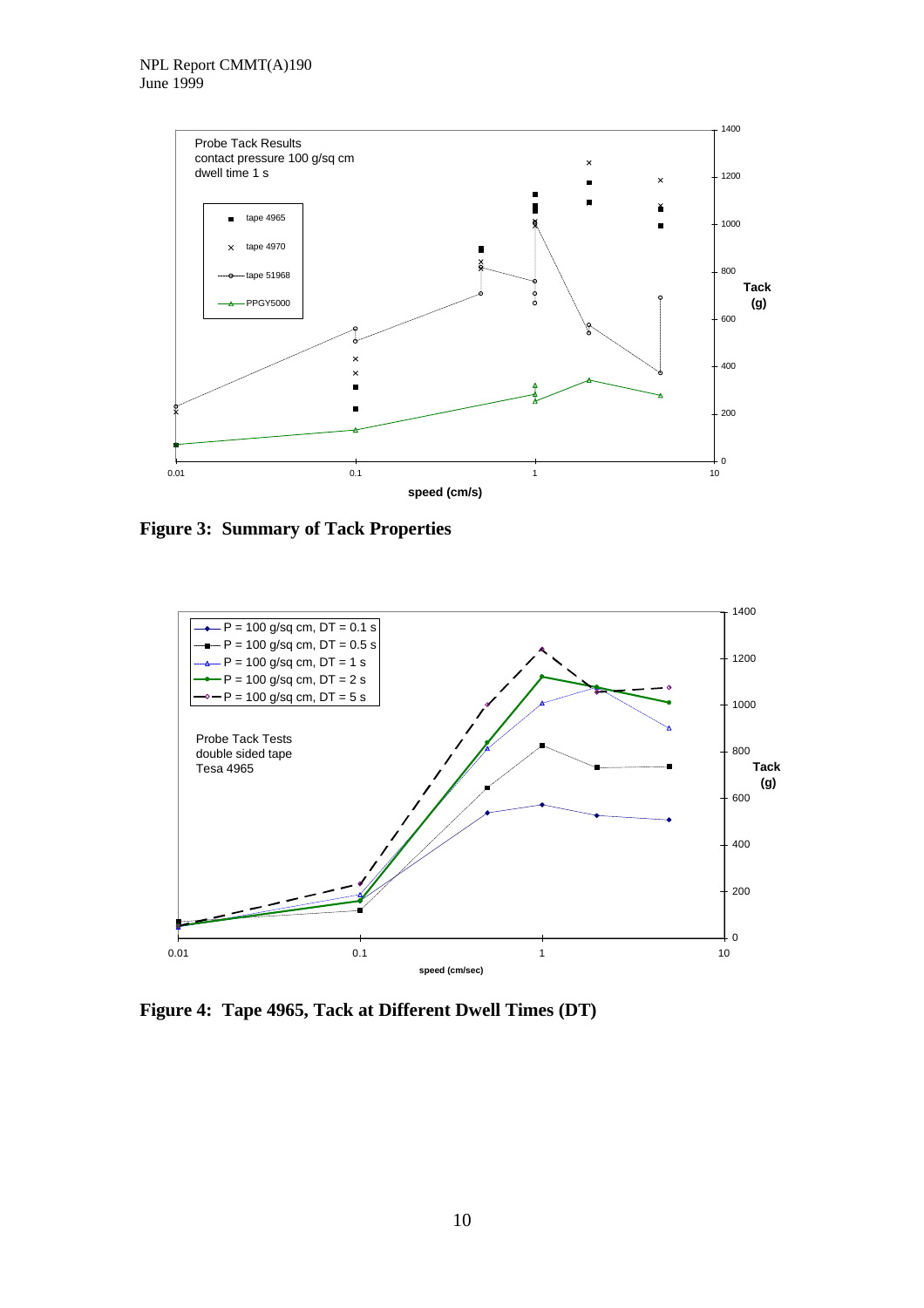

**Figure 5: Tape 4965, Tack at Different Contact Pressures (P)**



**Figure 6: Dynamic Properties of Tape 4965**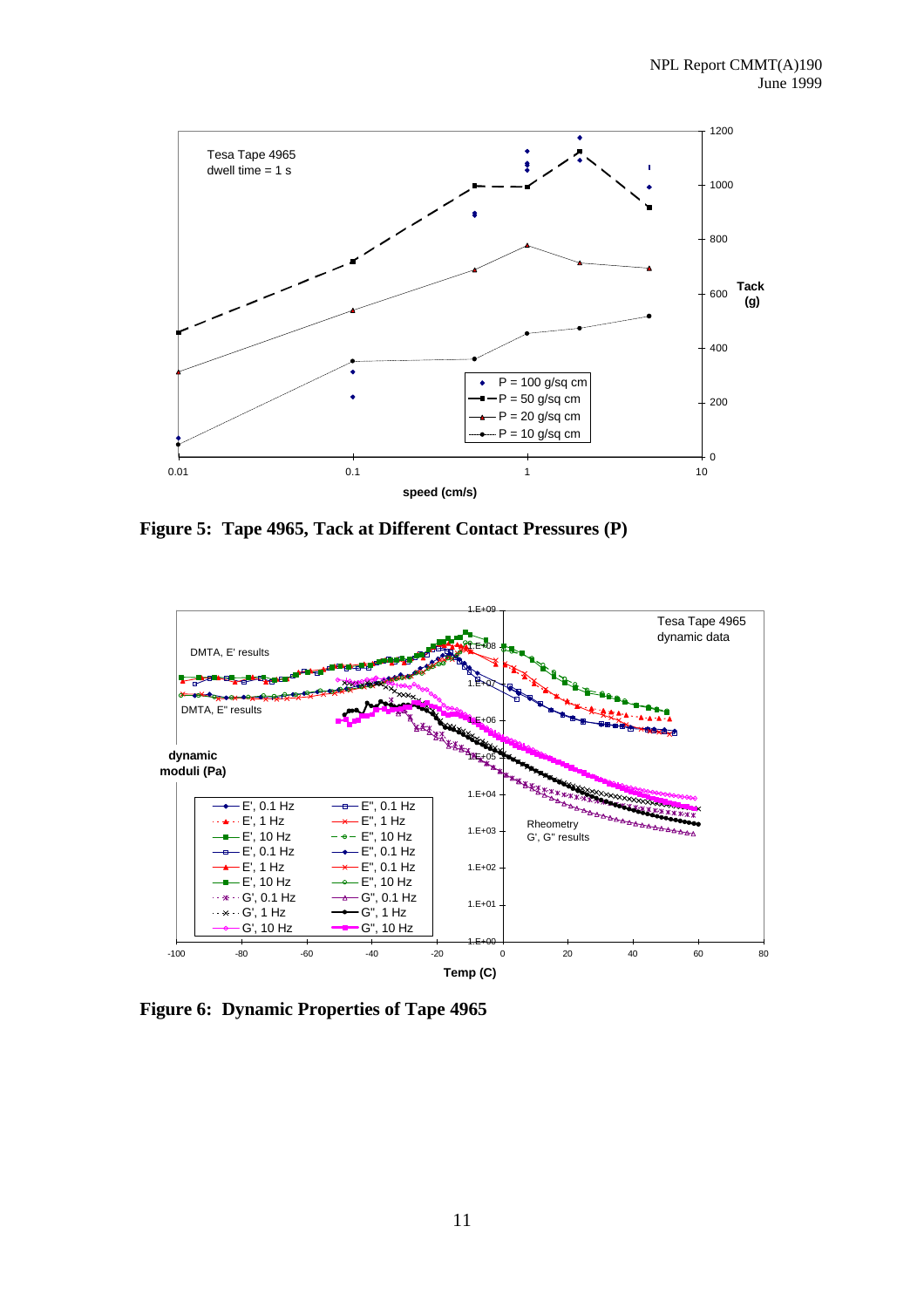

**Figure 7: Dynamic Properties of Tape 4970**



**Figure 8: Dynamic Properties of Tape 51968**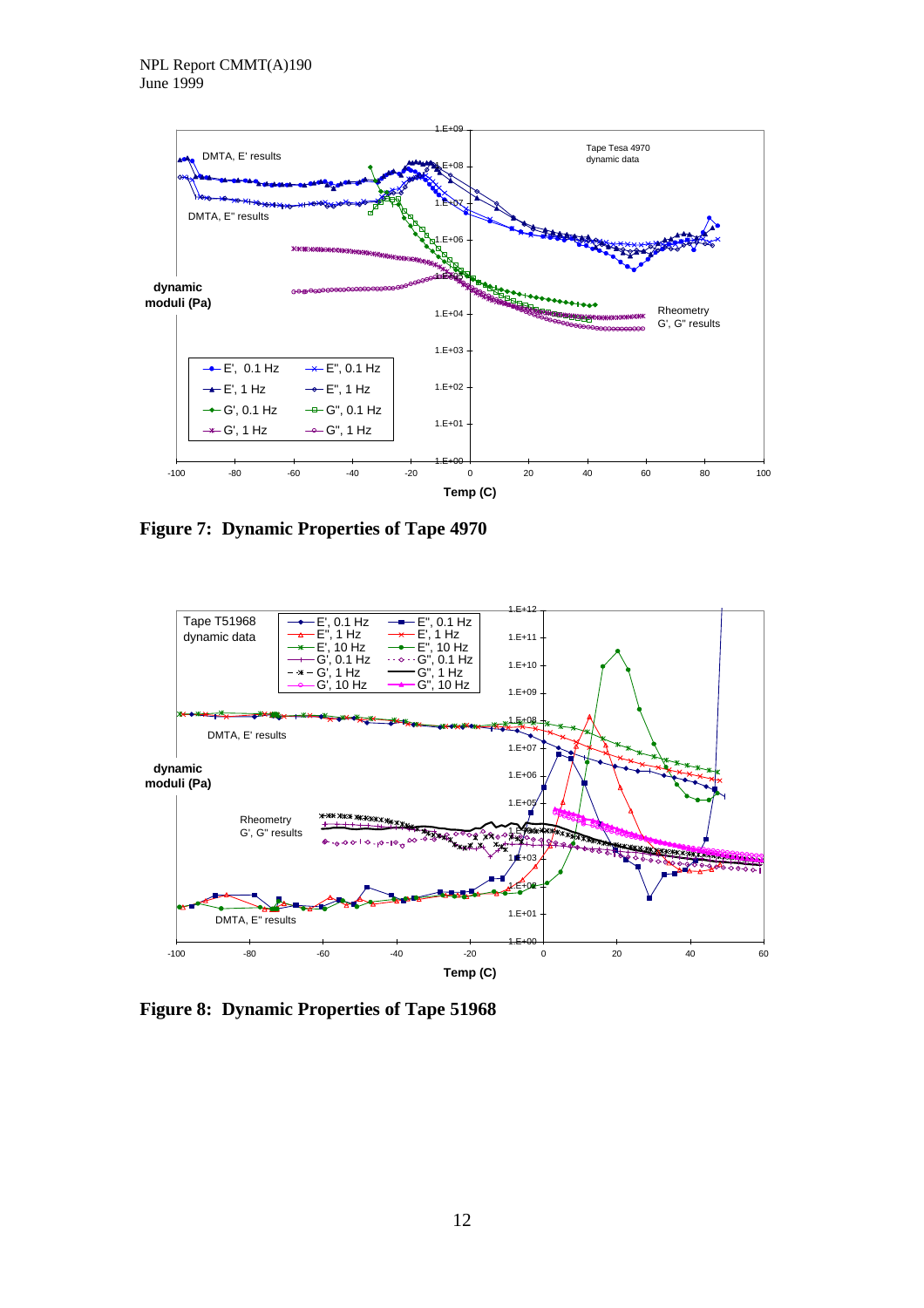

**Figure 9: Frequency Dependence of Visco-Elastic Properties**



**Figure 10: Tape 4965, Tack Force-Deformation at Different Set Separation Speeds**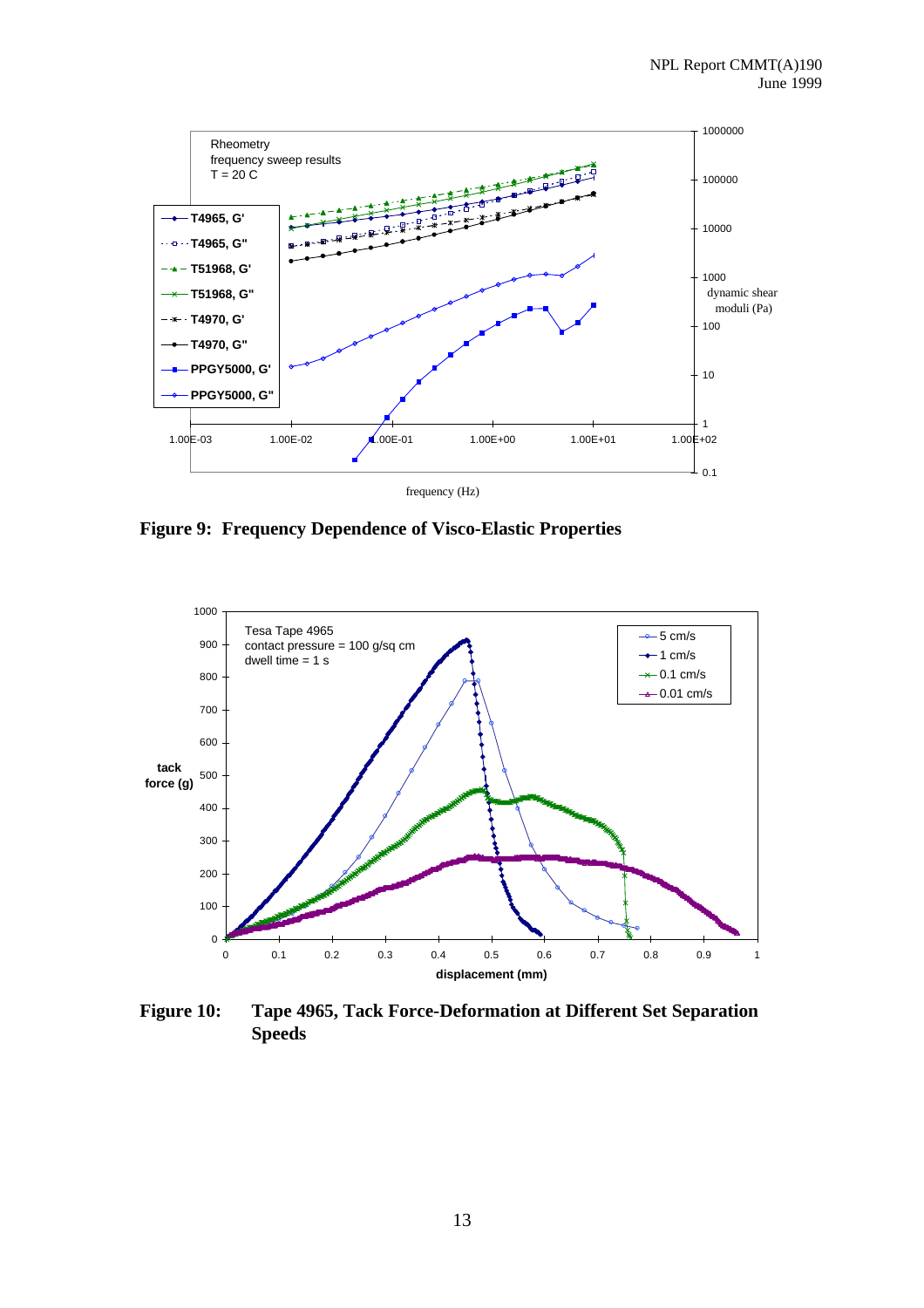

**displacement (mm)**

**Figure 11: Tape 4970, Tack Force-Deformation at Different Set Separation Speeds**



**Figure 12: Tape 51968, Tack Force-Deformation at Different Set Separation Speeds**